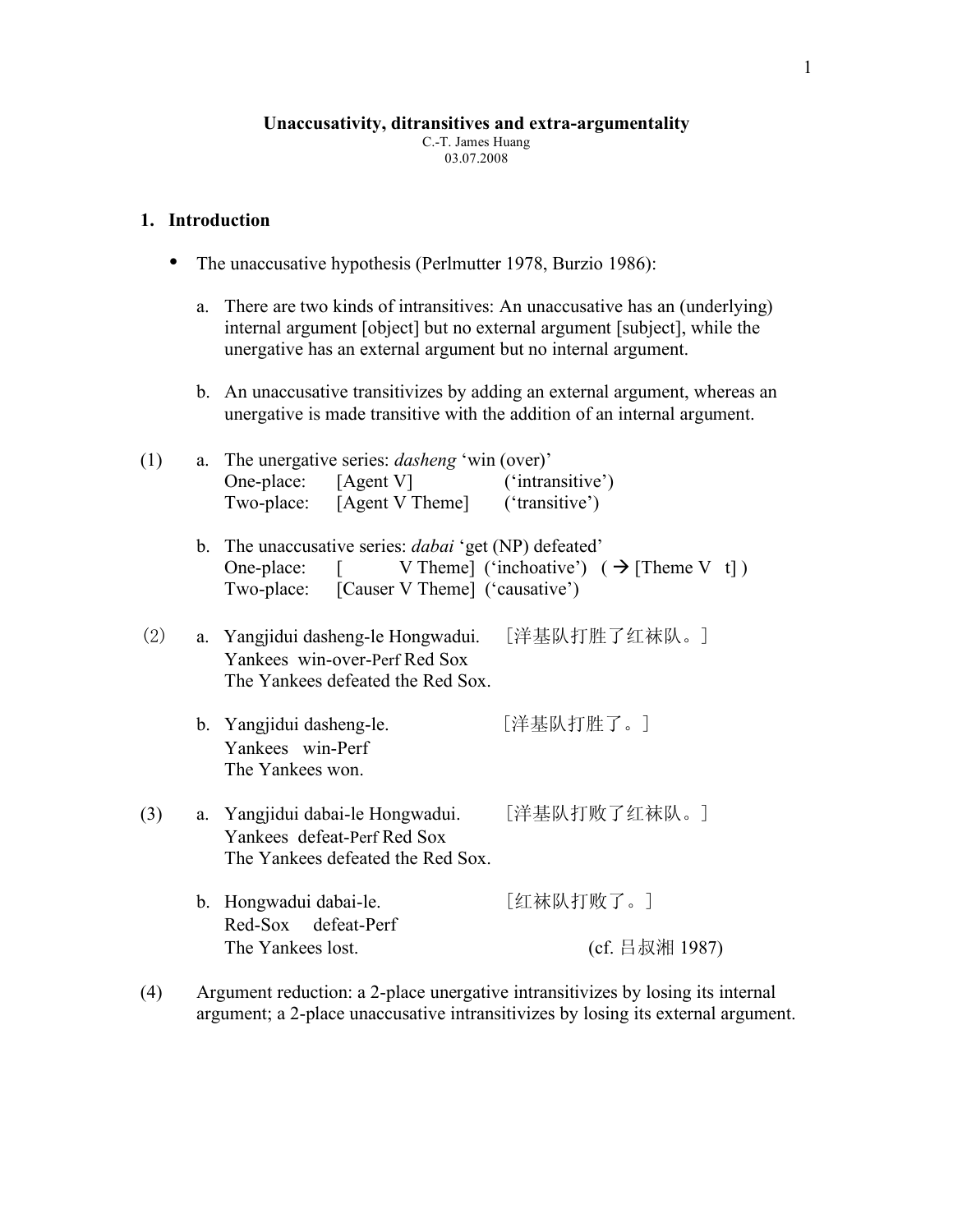#### **Goals of today's talk:**

• To establish the claim: the unaccusative-unergative distinction applies not only to 1-place and 2-place predicates *but also* to 3-place predicates: thus 6 different patterns will fit under this scheme.

| ×                 |  |
|-------------------|--|
| ×<br>I<br>۰.<br>× |  |

|                                            | I: Unaccusative series                                                              | II: Unergative series |
|--------------------------------------------|-------------------------------------------------------------------------------------|-----------------------|
| a. 1-place $ $ Ia:                         | V Theme                                                                             | IIa: Agent V          |
| b. 2-place $ \mathbf{I} \cdot \mathbf{b} $ | <b>Experiencer V Theme</b>   IIb: Agent V Theme                                     |                       |
|                                            | c. 3-place   Ic: Causer Experiencer V Theme   $\text{IIc}$ : Agent V Affectee Theme |                       |

To wit: The unaccusative-unergative dichotomy groups events/situations into two types: An unaccusative describes a patient-centered state or situation that may optionally involve an experiencer and a causer (in that order), whereas an unergative describes an agent-centered event or activity that may optionally involve a patient and an affectee (in that order).

- To show that this scheme nicely accommodates two 'problematic' sentence patterns in Mandarin. (Sections 2-3)
- To defend this view against known or potential alternatives. (Section 4)
- To address some empirical questions that arise from the proposed analyses, and broach theoretical issues concerning extra-argumentality, syntax-semantics interface, lexical decomposition, and parametric variations. (Section 5)

#### (6) The unaccusative series [4-I]:

| Ia: lai-le san-ge keren<br>came 3-CL person<br>There came three guests.                                             | 来了三个客人。    |
|---------------------------------------------------------------------------------------------------------------------|------------|
| $\mathbb{R}$ Ib: Wangmian qi sui si-le fuqin<br>Wangmian 7 yr die-Perf father<br>Wangmian 'died [his] father' at 7. | 王冕七岁死了父亲。  |
| Ic: Zhangsan gei-le Lisi liang-ben shu<br>Zhangsan give-Perf Lisi two-CL book<br>Zhangsan gave Lisi two books.      | 张三给了李四两本书。 |
| $(7)$ The unergative series [4-II]:                                                                                 |            |
| IIa: Zhangsan chi-guo le.<br>Zhangsan eat-Exp Perf<br>Zhangsan has eaten.                                           | 张三吃过了。     |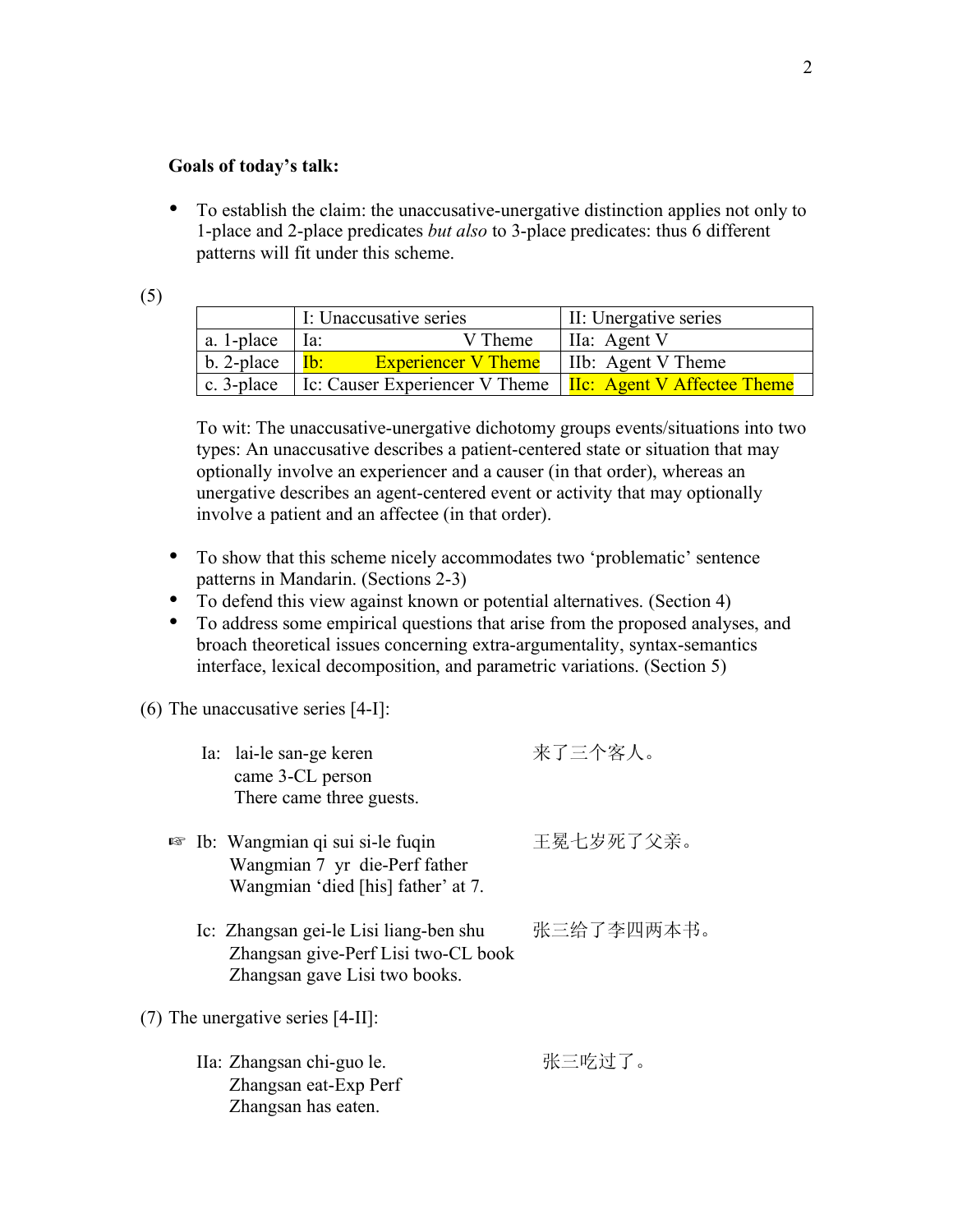- IIb: Zhangsan chi-le liang-wan mian. 张三吃了两碗面。 Zhangsan eat-Perf 2-bowl noodle Zhangsan ate two bowls of noodles.
- ☞ IIc: Zhangsan chi-le Lisi liang-wan mian. 张三吃了李四两碗面。 Zhangsan eat-Perf Lisi two-bowl noodle Zhangsan 'ate Lisi of' two bowls of noodles.
- Of the above 6 frames, two (**I-b** and **II-c**) are of special interest and have been the subject of much discussion.
	- **I-b:** The so-called double unaccusatives (Chappel's terminology) seem to involve one extra argument per sentence.
	- **II-c:** Sometimes called the 'non-canonical DOC' of the 'receive' type (as opposed to the 'give' type), or the 'source DOC' (as opposed to the 'goal DOC')

 $\rightarrow$  Sometimes referred to as 'external possession' constructions, with each sentence apparently containing one-too-many argument to be accommodated by the argument structure of the predicate.

 $\rightarrow$  Shall argue that these fit readily under the normal argument structure scheme as above, under the assumption that theta-roles are compositionally assigned. What is relevant here is not external *possession* per se, but the naturalness of construing a given participant as an intermediate argument of a partially composed event.

- The analysis
	- The "double unaccusatives" as an experiential construction (involving an 'internal subject')
	- The non-canonical DOC as an Affectee construction (involving an 'external object', or outer object)

### **2. The two-place predicates**

- The unaccusative series: I-b
- The unergative series: II-b [will have nothing to talk about]

### **2.1. External, internal and intermediate arguments**

- (8) a. (等了半天) 終於來了一碗麵。 (客體或受事) (deng-le ban-tian) zhongyu **lai**-le yi-wan mian. (wait-Perf half-day) finally come-Perf one-bowl noodle (noodles = Theme) (After waiting a whole half day), finally there **came** a bowl of noodles.
	- b. 我已經來過兩碗面了,吃不下了。 (我 = 历事) ( wo yijing **lai**-guo liang-wan mian le, chi-bu-xia le. (I = Experiencer) I already come-Exp two-bowl noodle Perf, eat-not-down Perf I already **had** two bowls of noodles, cannot take any more.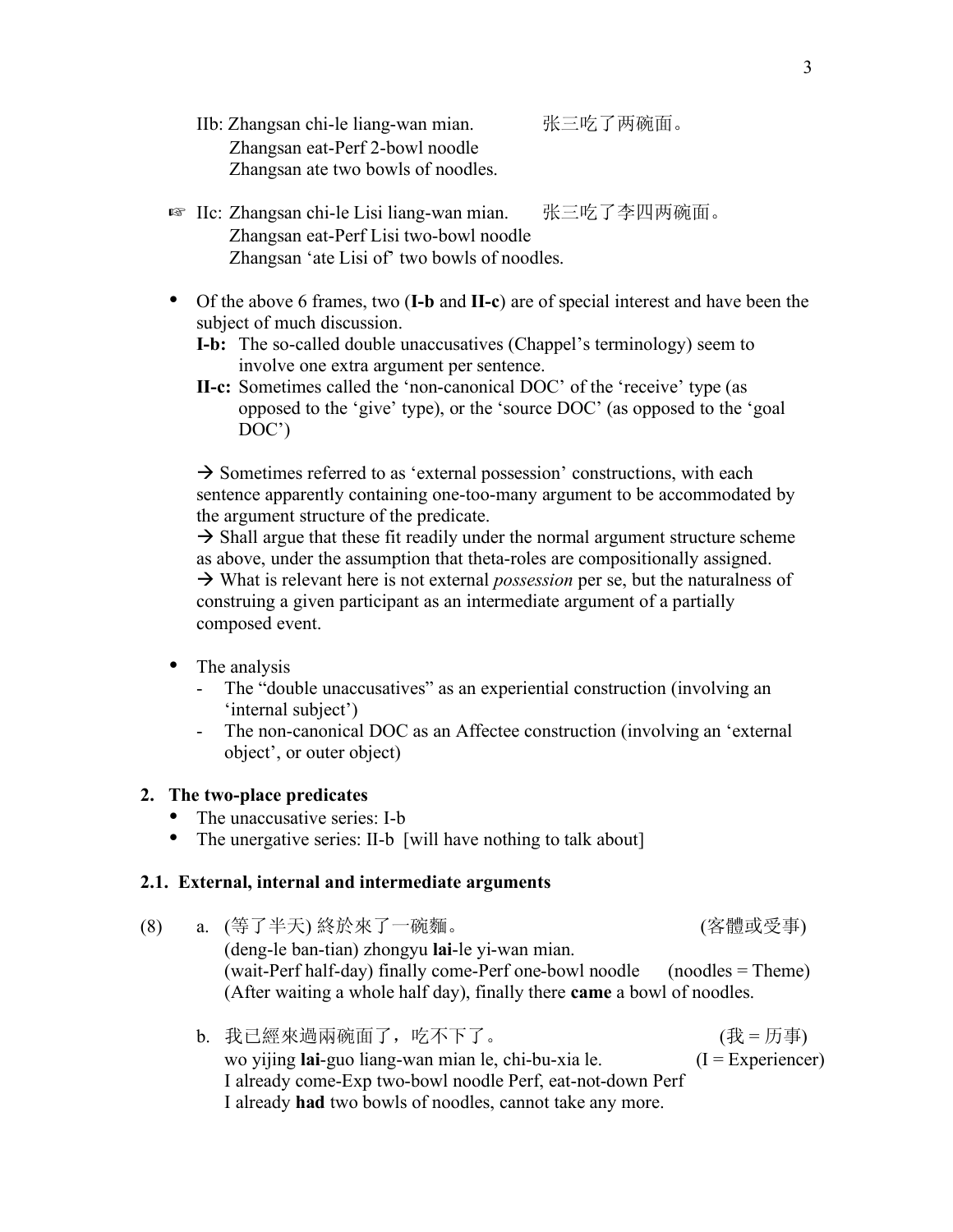c. 小二,给我來碗炸醬麵。 (小二 = 致事) xiao er, gei wo **lai** wan zhajiangmian. Waiter, for me come bowl zhajiang-noodles  $(w \text{a} \cdot \text{a})$  (waiter = Causer) Waiter, please **bring** me a bowl of zhajiang noodles.

### **2.2. The "transitive unaccusatives" or "double unaccusatives"**

- The Experiencer to be distinguished from the Causer [as seen in (8) above].<br>• The Experiencer may be the subject of light verb BECOME or HAVE
- The Experiencer may be the subject of light verb BECOME or HAVE
- (9) a. 王冕七歲死了父親。(= 5Ab) Wang Mian qi sui si-le fuqin WM 7-years-old died father [Lit.] WM 'died [his] father' when he was 7.
	- b. 張三又瞎了一隻眼睛。 Zhangsan you xia-le yi-zhi yanjing. Zhangsan again blind-Perf one-CL eye Zhangsan again had a blind eye.
	- c. 看守又逃了三個犯人了。 Kanshou you tao-le san-ge fanren. Guard again escape-Perf 3-CL prisoner The guard again had 3 prisoners escape (on him)
	- d. 昨天他們發生了一件車禍。 Zuotian tamen fasheng-le yi-jian chehuo. [Lit.] Yesterday they happened an accident.
	- e. 他們公司又沉了一艘船,恐怕要撐不下去了。 Their firm again sank a boat  $[=$ had a boat sinking], ...

# (10) a. 他家来了许多要饭的。 ta-jia lai-le xuduo yaofan-de. [Lit.] His home arrived many beggars.

- b. 中国出了一个毛泽东。 Zhongguo chu-le yi-ge Mao Zedong. [Lit.] China emerged a Mao Zedong.
- c. 张三的儿子长出了两颗门牙。 Zhangsan de erzi zhang-chu-le liang-ke menya. Zhangsan's son grew two front teeth.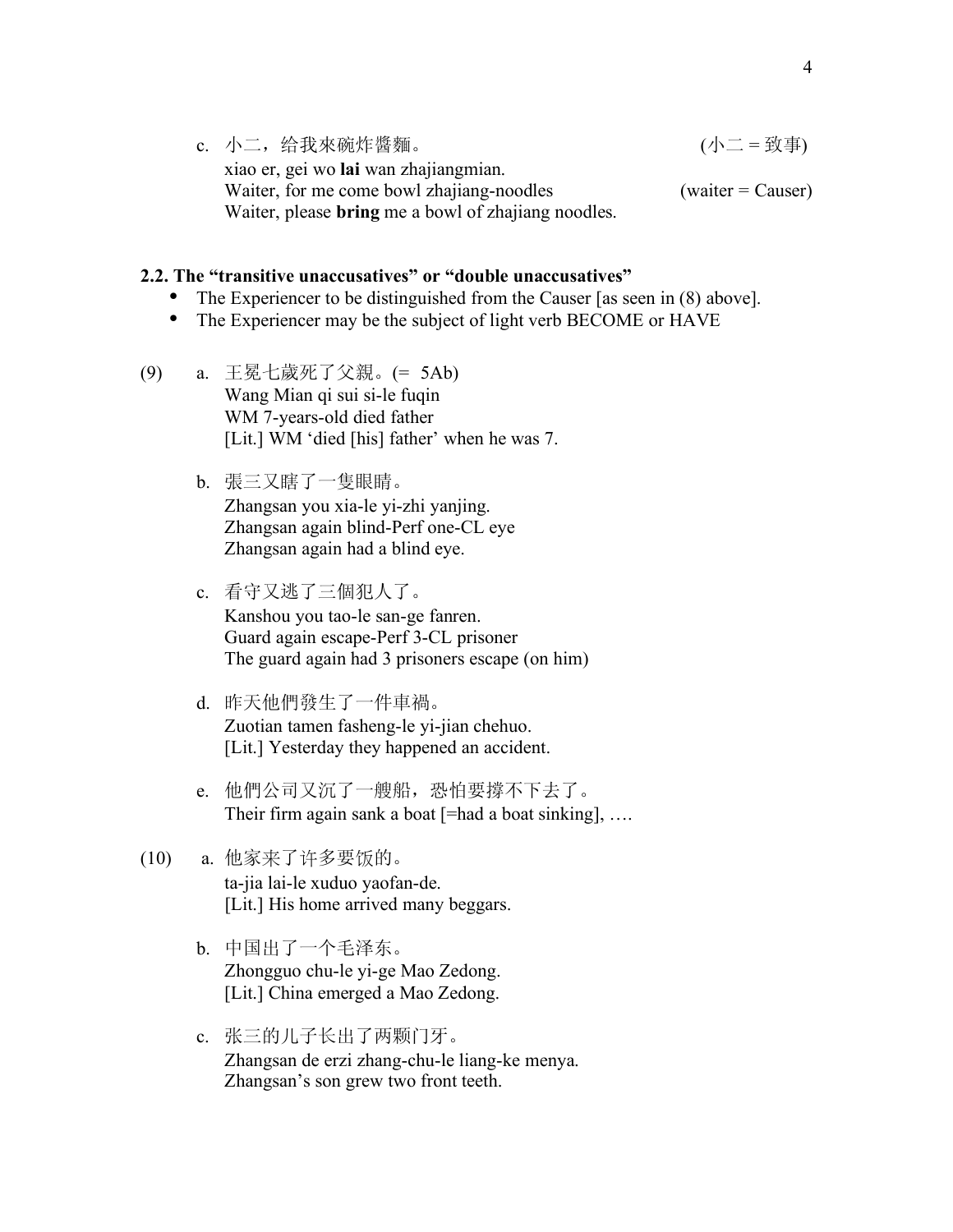- d. 他起了一身鸡皮疙瘩。 ta qi-le yi-sheng jipigeda [Lit.] He rose a whole body-ful of goose pimples.
- $\rightarrow$  Important points:
	- The subject in each case is merged in situ receiving a (compositional) theta role as Experiencer ( $\overline{m}$ ). Many previous works have assumed a possessive raising [or 'ascension'] or lowering analysis [references omitted], or a binding analysis relation (cf. Hole 2005, etc.) (Huang 1989, Chappel 1999, Wu and Sun 2003.) Such views are highly unsatisfactory:
		- Proposed movement excluded on theoretical grounds. (e.g., LBC)
		- A possessive relation cannot always be established.
		- The subject is more than a possessor even if a possession relation is there: the experiencer requirement.
		- Evidence for experiencer-hood: e.g., the 'live-subject' requirement. (Hole 2005, also Chappel 1999, Teng 1974: \*孔子死了后裔 *Kungzi si-le houyi.* Lit. Confucius died [his] offspring. [Very strong argument against possessiveraising])
- (11) Scenario: Zhangsan died two years ago. Then his father died last month.
	- a. \*Zhangsan shang-ge yue si-le fuqin. Zhangsan last-CL month died father.
	- b. Zhangsan de fuqin shang-ge yue si-le. Zhangsan's father died last month.
	- Experiencer, to be differentiated from Affectee [below]. The subject's denotation need not be adversely affected or sustain any loss. (e.g. 10b-d; also 我们来了这 么多客人,真好 Lit. 'We have arrived so many guests, [it's] really great.'). It's rather neutral (compare the 'outer object' to be discussed below), and may often be paraphrased as a subject of *have* or *experience*. (cf. Chappel, Hole, Shen)
	- There need not be any possession relation at all  $(e.g., 9d =$ They had an accident). And so neither raising nor binding needs to play a role. (Cf. Hole 2005, who proposed the binding analysis.) 'External possession' just happens to be the most natural relation, the relevant point is the cognitive plausibility of an Experiencer of an event denoted by a VP. In English the subjects of these constructions are often naturally rendered as object of "happen to".
	- Cf. Shen (2006):
- $\rightarrow$  Two questions (to be addressed later):
	- If Experiencer and Causer are distinct theta roles, why don't they seem to cooccur within the same sentence? Corresponding to the grammatical 'They happened an accident' meaning they had an accident, why can't we have 'We happened them an accident' meaning 'We caused them to have an accident'? [ \*我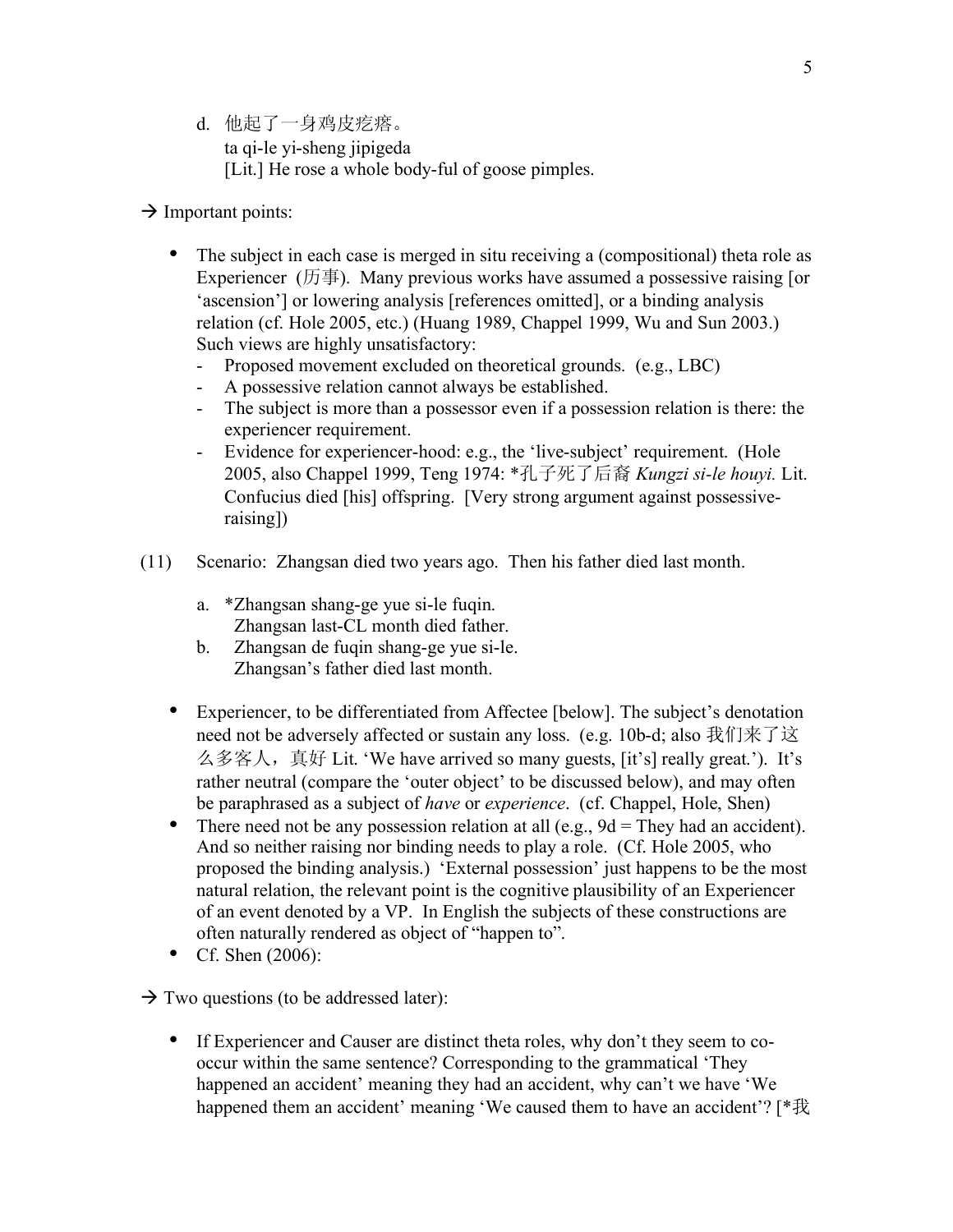们发生了他们一起车祸], nor 'The waiter came me a bowl of noodles' meaning he brought me a bowl of noodles [ $*\uparrow \Box \# \top \#$ ]. (8c) above has the form of "The waiter brought a bowl of noodles to me." An answer to this will necessarily involve syntactic explanation, not semantic.  $\rightarrow$  Call this **Q1** 

• Distribution of the construction is clearly much more robust in Chinese (and possibly in German?) than in English. Why?  $\rightarrow$  Call this O2 possibly in German?) than in English. Why?

 $\rightarrow$  Some examples from English (Hole 2005) [corresponding examples ok too in Mandarin]:

- (12) a. The ship tore a sail.
	- b. The boy grew breasts.
	- c. The car burst a tire.
	- d. The athlete tore a muscle.

Seems limited to 'uncausativized' verbs, though this may be somewhat murky. The examples in (11) involve verbs that do assign Accusative Case to their objects. These cannot be passivized, however: *\*A sail was torn by the ship*, reflecting an unaccusative flavor, but experiential sentences like *John had a good haircut, a good friend*, etc. also cannot be passivized.

What makes (11) ok in English but not *\*John arrived a guest, \*They happened an*   $accident, *John died father?$   $\rightarrow$  Part of **Q2** 

## **3. The 3-place series: Two types of double-object construction**

- The *give*-type (I-c) belongs to the unaccusative series: involving verbs like *gei* 'give', *song* 'send', *shang* 'award', etc.
- The *rob*-type (II-c) belongs to the unergative series: involving not only verbs like *qiang* 'rob', *tou* 'steal', *na* 'take', but practically any transitive action verb: *chi* 'eat', *da* 'do', *ti* 'kick', *daduan* 'break', etc.

### **3.1. The unaccusative DOC: the** *give* **type**

- The canonical *give*-type DOC involves a 3-place predicate in the *unaccusative* series.
- (13) a. 张三给了李四一本书。 Zhangsan gei-le Lisi yi-ben shu Zhangsan give-Perf Lisi one-CL book Zhangsan gave Lisi a book.
	- b. 我卖了李四两辆汽车。 wo mai-le Lisi liang-liang qiche. I sell-Perf Lisi two-CL car I sold Lisi two cars.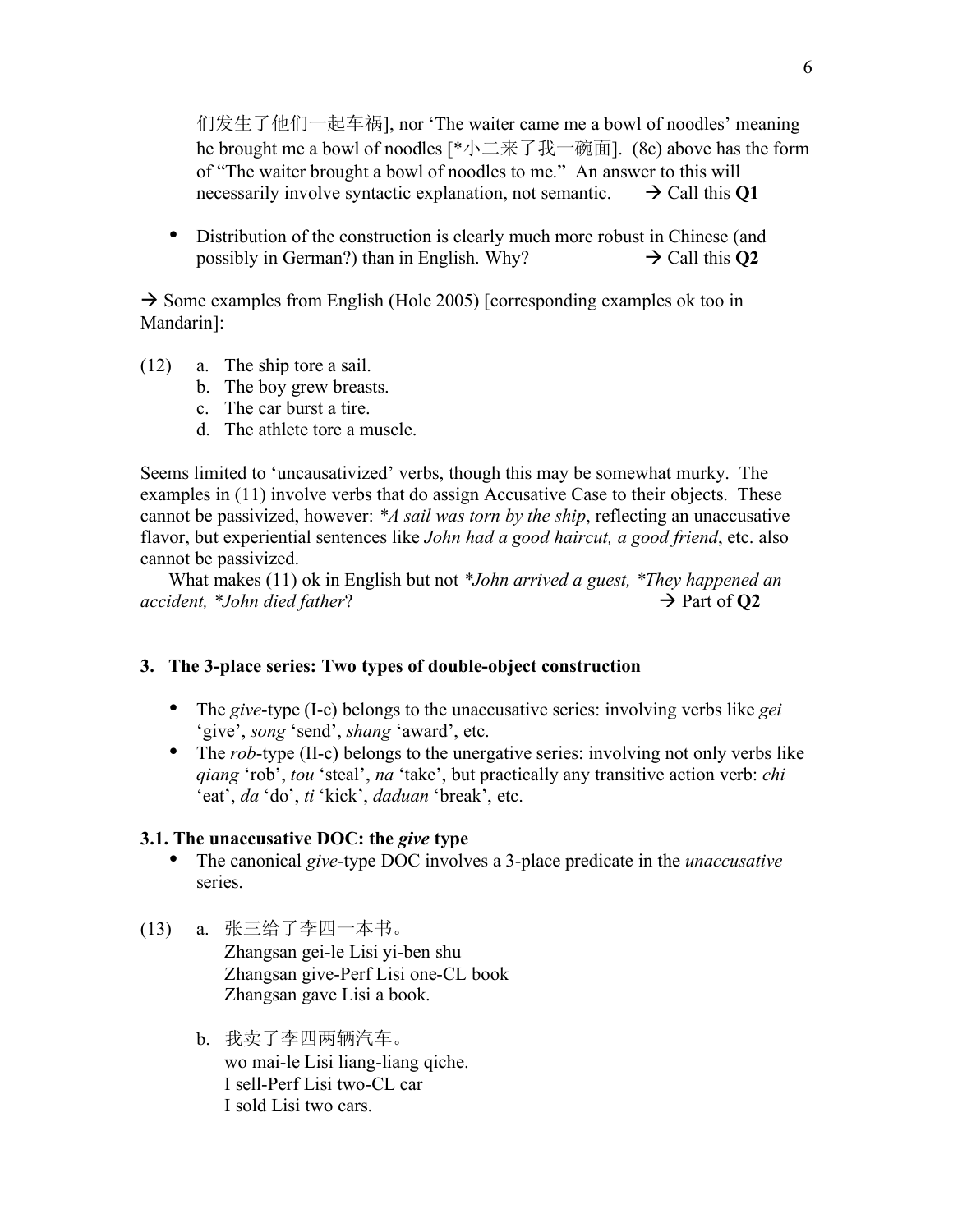- c. 李先生租 (给)了我一间办公室(却从来没来收房租)。 Li Xiansheng zu(gei)-le yi-jian bangongshi. Mr. Li rent(-to)-Perf me an office  $(\ldots)$ Mr. Li rented me an office.
- d. 他借了我两万块钱(还说我可以不还)。 Ta jie-le wo liangwan-kuai qian …. He loan-Perf me \$20,000 money He loaned me \$20,000 (….).

 $\rightarrow$  The analysis:





 $\rightarrow$  Important points:

- A structure with one object (Theme) and two subjects (Causer, Experiencer).
- The *give*-type DOC involves a 3-place predicate of the unaccusative type. The lower VP is a 2-place unaccusative structure (I-b) of the sort represented by  $\pm \Xi$ 死了父亲 'Wang Mian died father' or others in (9). And this structure is embedded under a causative light verb.
- The lower structure with light verb HAVE can be further decomposed into two layers involving light verbs BE and the preposition WITH (following Harley 2002, Hale and Keyser 2002, 2005). Earlier references: Oerhle (1976), cf. Larson (1988, 1990), Pesetsky (1995), etc.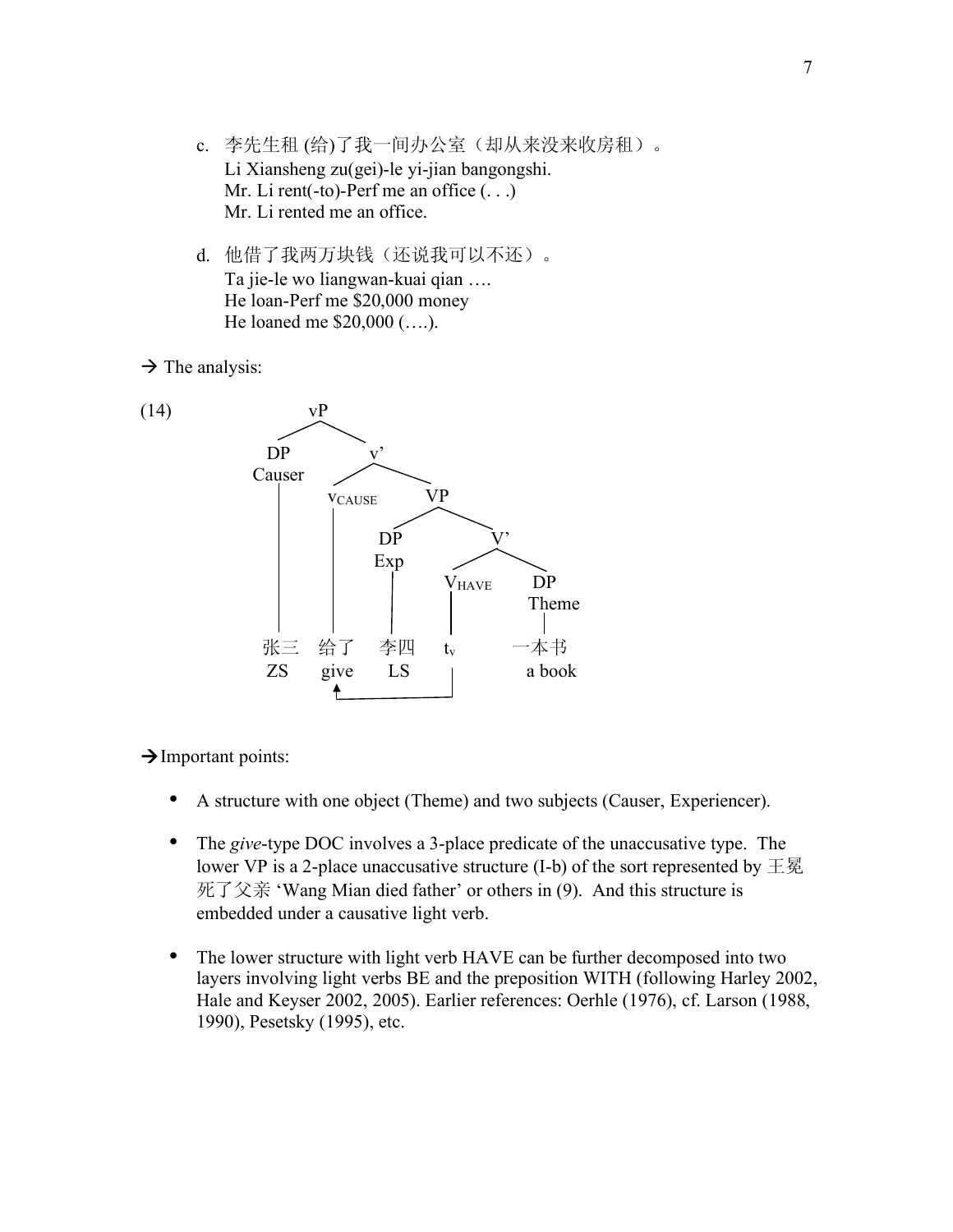

- NB: 'to be with' = 'to have'. *With* is a 'preposition of central coincidence' (Hale and Keyser 2002) as opposed to *to*, a 'preposition of terminal coincidence'.
- Evidence for this structure: French (Kayne 1993, Gueron 1995)
- Evidence for decomposition A: Strong evidence from Chinese dialects and Classical Chinese:
	- Classical Chinese *yu* means 'give', commitative 'with' and conjunction 'and'. 与=参与 be with. [予 'give' is a different rendition, which does not have the *with* meaning.]
	- Taiwanese *ho* means 'give, cause, or undergo/ passive'. Cheng, et al (1999), Mei (2006); cf. also Chappel, Peyraube and Wu (2007), Liu and Peyraube (1999) and Wu (2003). Taiwanese  $ho = \frac{1}{2}$  = 'causative', 'undergo/passive', 'give'.
- Evidence for decomposition 2: *gei* in Northern Chinese, meaning 'give' or 'happen/exist', as seen below:

| (16) |  | a. ta you gei pao-le.<br>he again give run-Perf<br>'He ran away again.'                              | 他又给跑了。     |  |
|------|--|------------------------------------------------------------------------------------------------------|------------|--|
|      |  | b. ni you rang ta gei pao-le.<br>You again let him give escape-Perf<br>'You again let him run away.' | 你又让他给跑了。   |  |
|      |  | c. ta ba pingguo dou gei chi-diao-le.<br>ta BA apples all give eat-up-Perf                           | 他把苹果都给吃掉了。 |  |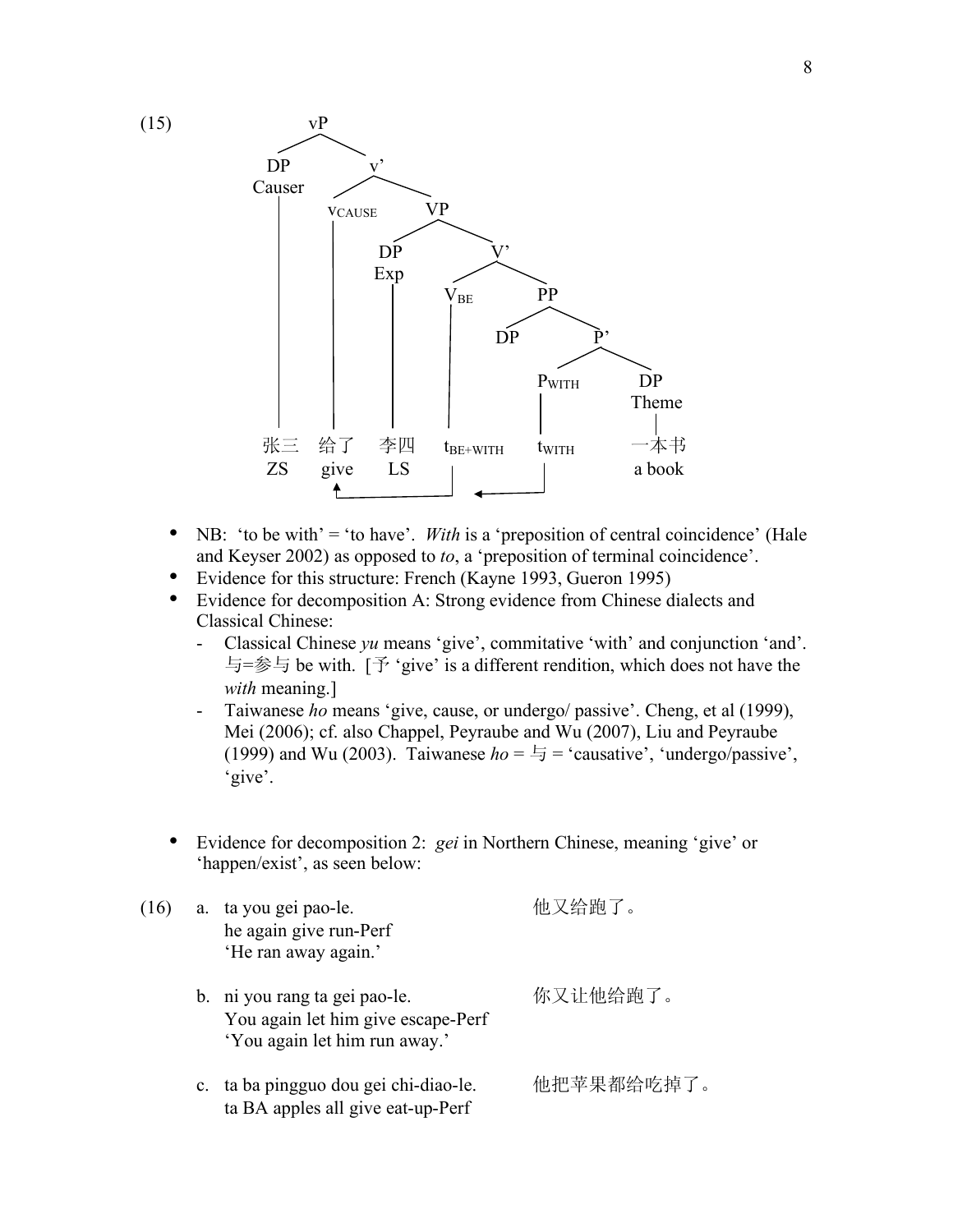'He ate up all the apples.'

d. Xi'an dialect (cf. Gu Yang, p.c.): ta gei kai che. he give drive car 'He is driving.'

Analysis: *gei* = 'happen' (an existential verb) = a raising verb that takes an event (clausal) complement whose subject raises:

- (17) a. The two-place *gei* 'let, experience': ( < cause): ni you gei [ta pao le]. you again give he run-away Perf 'You again let him run away.'
	- b. Subject is dethematized: [e] you gei [ta pao le]. [It] again give he ran-away Perf. '[It] again happens that he ran away.'
	- c. Subject-raising:  $ta<sub>i</sub>$  you gei  $[t<sub>i</sub>$  pao le] he again give run-away Perf 'He again ran away.'
	- $\rightarrow$  Cf. German: *Was gibt es?* 'What is there?'
	- English: *What gives?* 'What happened?'
	- Summary
		- The *give-*type DOC is a 3-place unaccusative construction, which fits well in the decompositional causative analysis (from Oerhle to Harley and more).
		- Chinese offers interesting evidence for decomposition as the same verb can have meanings that directly correspond to the hypothesized components.

#### **3.2. The unergative DOC: the** *rob* **type**

- This type of DOC involves an unergative verb with 3 arguments.
- (18) a. 他抢了我五百块钱。 Ta qiang-le wo wubaikuai qian. he rob-Perf me 500-dollar money Lit.: He robbed me \$500.
	- b. 我只听了他两堂课。
		- Wo zhi ting-le ta liang-tang ke. I only hear-Perf him two-CL class Lit.: I only attended him two classes.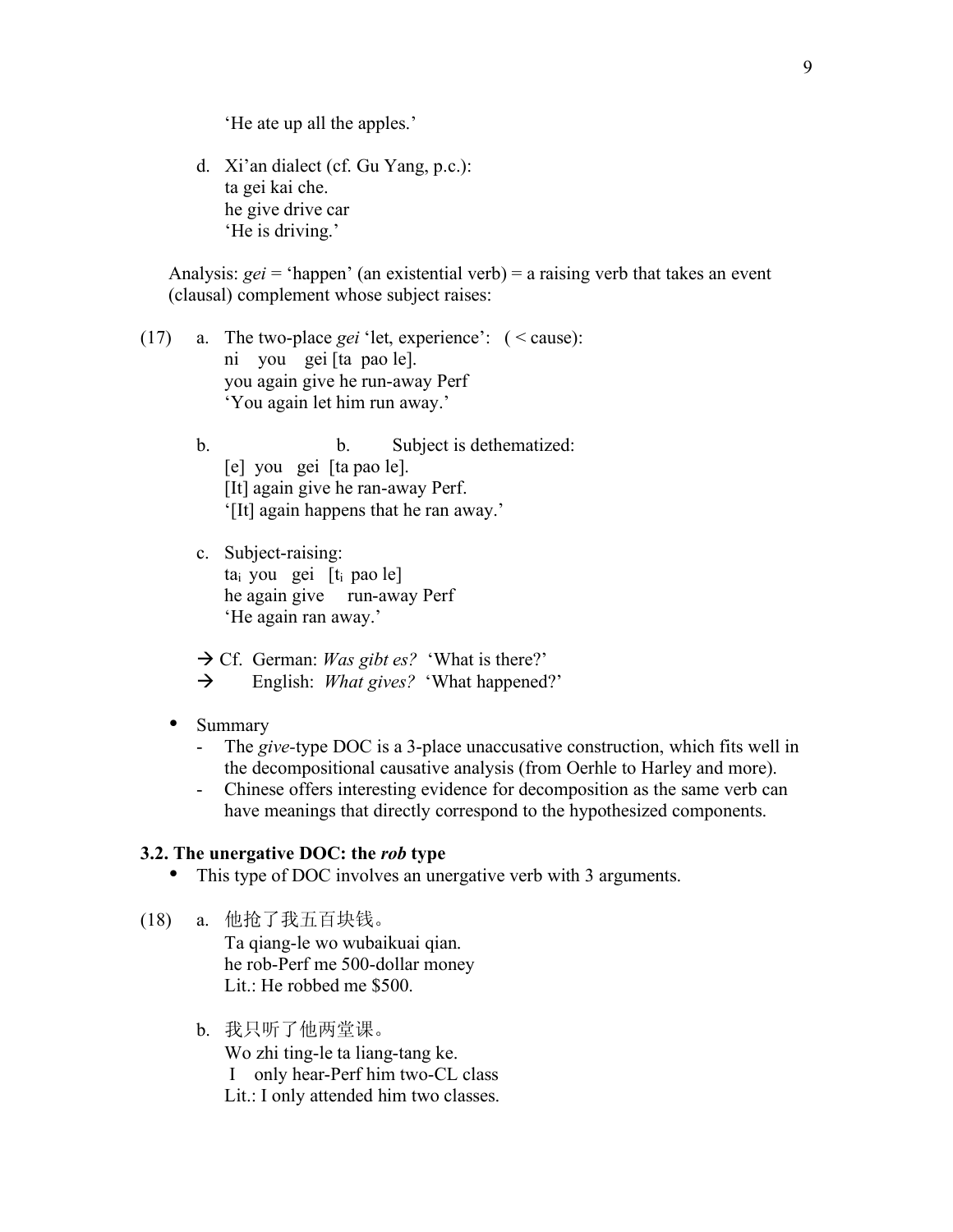- c. 你吃了人家两碗面,怎么拍拍屁股就走? Ni chi-le renjia liang-wan mian, zenme paipai pigu jiu zou? you eat-Perf them two-CL noodle, how-come pat-pat butt go Lit.: You ate them two bowls of noodles, how come left like that....
- d. 他租了我一间公寓,一直没付我房租。 Ta zu-le wo yi-jian gongyu, yizhi mei fu wo fangzu. He rent-Perf me one-CL apartment, straightly not pay me rent Lit.: He rented [from] me an apartment, but never paid me rent.  $[ta = \text{tenant}]$
- e. 他借了我两万元,从来没付过利息。 Ta jie-le wo liang-wan yuan, conglai mei fuguo lixi. He borrow-Perf me 2-wan \$, ever not paid interest Lit.: He borrowed me \$20k, never paid interest.



 $\rightarrow$ Important points:

- These structures are of the unergative type, with verbs from the unergative series. Each has one subject (Agent) with two objects: DP3 = inner object (Theme), DP2 = outer object (Affectee). Verb movement across the outer object gives rise to the surface double-object pattern.
- The DP2 has object properties, is minimally an Affectee (a neutral Experiencer is not sufficient).
- This pattern admits any action verb  $+$  complement combination whose meaning is 'sufficiently transitive' so as to be able to take an outer object.
	- In many cases the Affectee happens to be a source from which things are taken, robbed, rented, borrowed. Like the 'transitive unaccusatives' many authors capitalize on this and try to derive this by assuming a direct possessive relation between DP2 and DP3.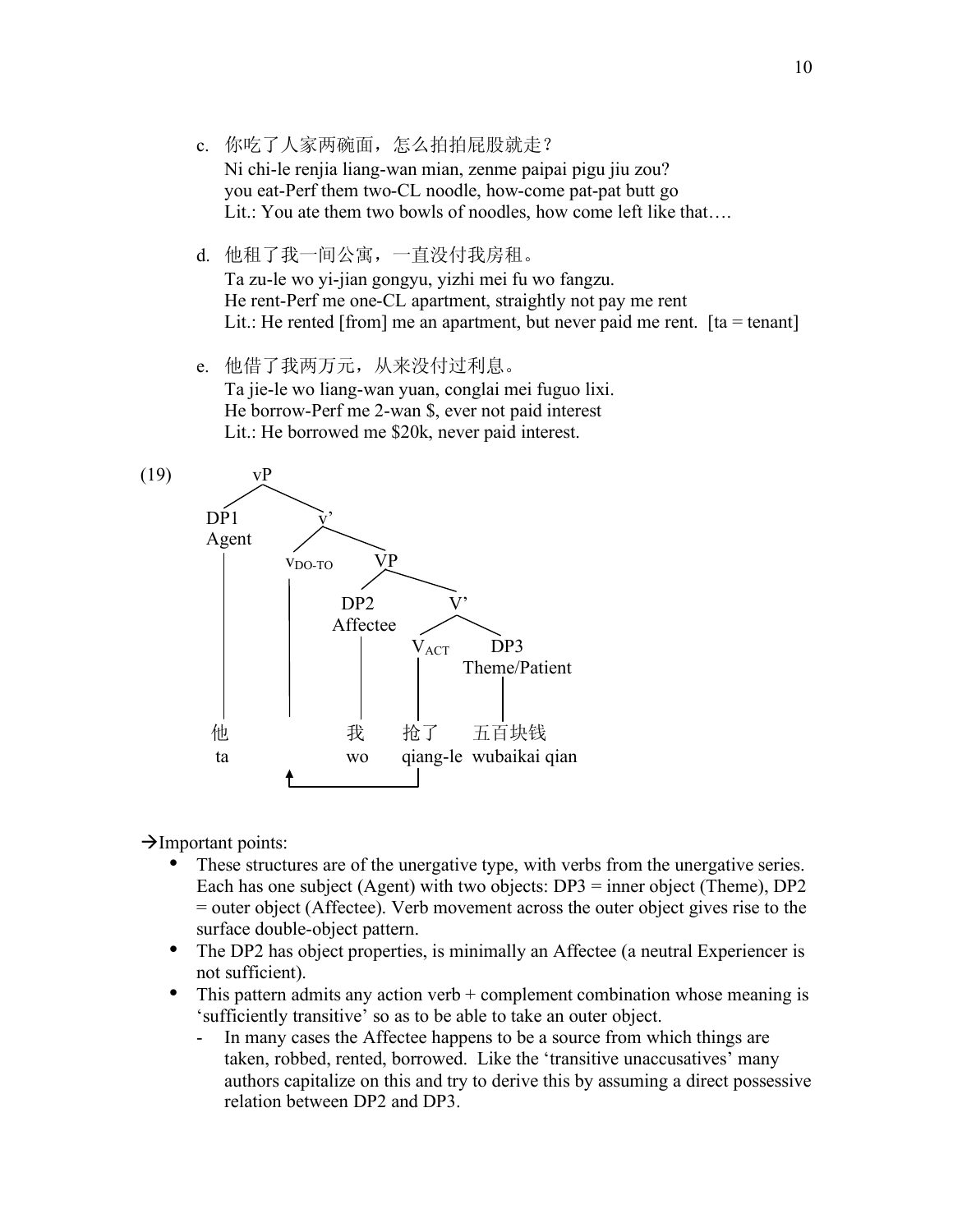- But definitely this is just a subset of the possible outer-object constructions.
- There is no real possessor requirement between DP2 and DP3, hence no raising nor binding analysis would be sufficient. (cf. Hole 2005) Consider examples like: 赢了他两次桥牌 'win *him* twice *the bridge game'*, 摸了他两 次清一色 'draw *him* twice *straight-one-color*' [=won the mahjiang game on him twice, by drawing a card that makes a straight suit], 连续进了他们两个 三分球 'consecutively score *them two 3-pointers*' [=score two 3 pointers on them in a row], 欠了他一屁股的债 'owe *him a butt-ful of debt*'。There is no conceivable, natural, possessive or binding relation between DP2 and DP3.
- Other more radical examples involve idioms like 我开了他一个玩笑、你敲 他三次竹杠、李四幽了他一默、我们准备开他一刀 (and more!) also strongly resist a binding (not to mention raising) analysis for the outer object 'him' in each case.
- The outer object DP2 can exist only if DP3 position is somehow filled:
- (20) \*他住了我 ta zhu-le wo 'he lived me'
- (21) 他住了我三天三夜 (把我累死了) ta zhu-le wo san tian san ye (ba wo lei-si le) he live-Perf me 3 day 3 night (BA me tired-to-death) He has lived 3 days and nights on me (and tired me to death)
	- $\rightarrow$  seems like the time expression serves to ensure that the Affectee is located at the outer object position (recalling Baker's UTAH). That is, the inner object is the first option of an unergative series that must be taken before an outer object (as the second option) can be taken.
	- Summary: according to our analysis: see PM (15) and (19)
		- The unaccusative type of DOC has one object and two subjects: one large (the Causer) and one small (the Experiencer)
		- The unergative type of DOC has one subject and two objects: one inner (the Theme) and one outer (the Affectee).

## **3.3. Against a 'cause-to-lose' type of DOC (a causative analysis of II-c)**

• Since Zhu (1979) many scholars juxtapose the two types of DOC as if they should be analyzed in similar fashion. Certain authors (Zhang (1998), 张宁 (2000) 、邓 思颖 (2003) 与徐德宽 (2004) treat the Affectee (*rob*-type) construction as also involving a causative (hence unaccusative) template, except that the meaning of the *rob*-type construction is "X causes Y to lose Z". Some functionally oriented scholars (e.g., 张伯江 1999, 张国宪 2001) try to relate the two types by the claim that one type represents a metaphorical or metonymic extension of the other.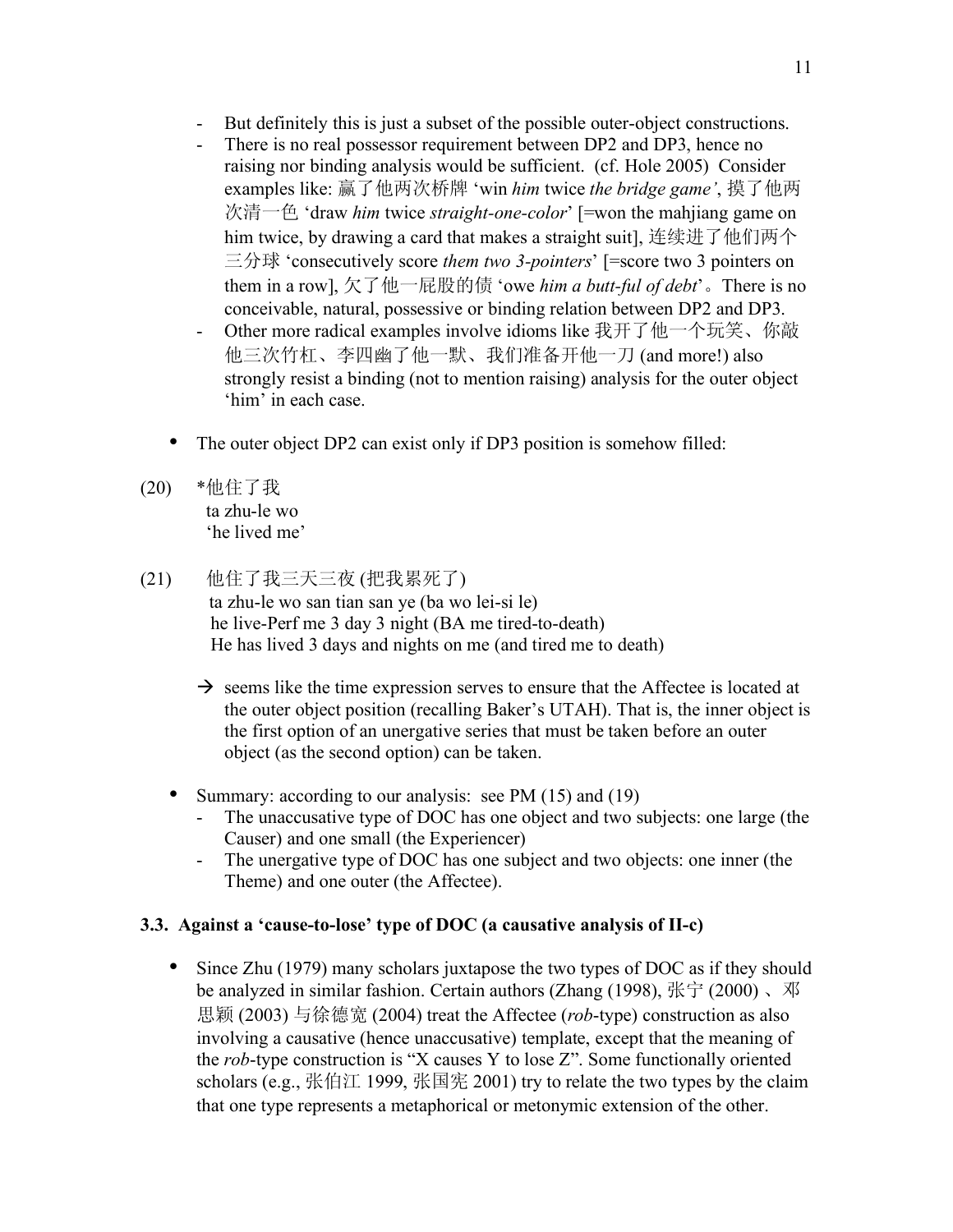#### $\rightarrow$  Arguments against this alternative:

- Not all the unergative DOCs involve possession or loss thereof in any sense, however stretched, as noted above, with *ta* 'him' in DP2 and bridge games, a straight suit, two 3-pointers or a butt-ful of debt in DP3; or between 'me' and '3 days and 3 nights'.
- Under my proposal, the *give-*type IO is an inner subject (Experiencer) and the *rob*-type IO is an outer object (Affectee). This explains why only the Affectee may be passivized, *ba-*transformed, etc. (because it's an object) but not the Experiencer (because it's a subject). This distinction would be obscured by a causative (unaccusative) analysis of the *rob*-type.
- There is strong cross-linguistic, cross-dialectal, morphological and orthographical evidence for an unaccusative analysis of the *give*-type, but not for the *rob*-type. 授-受 *shou* = give or receive; 卖-买 *mai* = sell or buy; "假、租、借" 与闽语 "与" TS Min *yu* 'give, cause, undergo, etc.'
- My proposal makes an important prediction that the alternatives do not: The ambiguity of  $(22)$  vs. the non-ambiguity of  $(23)$ :
- (22) 张三租了李四一栋房子。 Zhangsan zu-le Lisi yi-dong fangzi. Zhangsan rent-Perf Lisi one-CL house a. Zhangsan rented Lisi a house. (Zhangsan = landlord) b. Zhangsan rented a house from Lisi.  $(Zhangsan = \text{tenant})$
- (23) 李四租了一栋房子。 Lisi zu-le yi-dong fangzi. Lisi rent-Perf one-CL house Lisi rented a house. (Lisi =  $O<sup>K</sup>$ tenant, \*landlord)

Similarly, with *jie* which can mean 'borrow' or 'lend' when in the frame represented by *John jie Bill a book*. But it only means 'borrow' in the frame *John jie a book*.

The reason:

- (24) a. The unaccusative frame (Causer V Exp. Theme): the Causer is the secondoption to merge (after Exp). The unergative frame (Agent Affected V Theme): the Affectee is the last option (after inner object).
	- c. .Non-selection of the this last option will eliminate the Causer from the unaccusative frame, and the Affectee from the unergative frame. The result is that the subject is unambiguously the **tenant** (as an Agent or an Experiencer). [A tenant or borrower qua Experiencer if s/he acts under external causation, qua Agent otherwise.]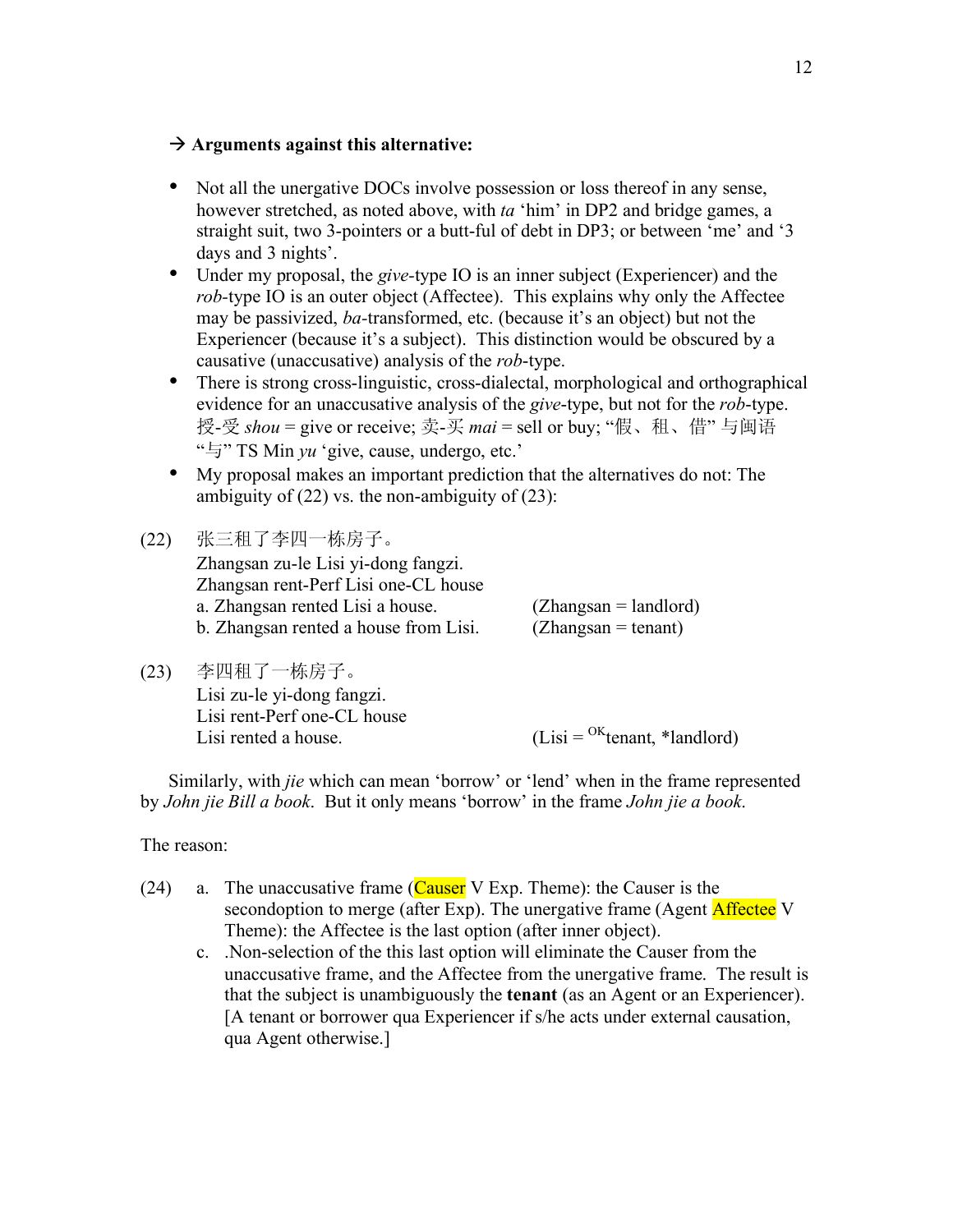- Orthographical considerations: 授-受 *shou* = give or receive; 卖-买 *mai* = sell or buy. 'give' and 'sell' are marked (for the additional causative meaning). But there is no word of the type *rob* vs. *be robbed* with marking on *rob*.
- 张伯江 (1999), 张国宪 (2001): *give*-type ←→ *rob*-type by 'extension'. Cf. Peyraube (1999), who shows that the *rob-type* clearly did not exist in Archaic Chinese. Also, typologically, languages often differ in having only one type but not the other type of DOC. (Cf. Harley, who argues that only languages that 'have' can 'give'.)
- Peyraube (1999): the 'rob-type' was developed later than the 'give-type'.

## **4. Remarks on extra-argumentality:**

 $\rightarrow$  Do these sentences with inner subjects and outer objects contain 'one argument too many'?

- Semantically, there is no reason why these are not arguments (compositional arguments on a par with subjects).
- Syntactically:
	- the experiencer subject of 'die, happened an accident, etc.' walks and talks like a real subject (extraction, VP coordination, etc., though such sentences are not easily passivized—perhaps a reflection of *get-passives*).
	- The affectee object walks and talks like an object (passive, *ba*-, etc.).
- One-argument-too-many is a problem of a theory that takes them to be nonarguments.
- From Chinese point of view, these guys are there because it is normal for arguments to be there. The question is not why Chinese allows so many arguments per sentence, but why English (for example) does **not** allow some.

## **5. Remaining issues and clarification:**

- **Q2:** What accounts for the Chinese-English difference? Why doesn't English allow for these constructions (as) freely?
- (25) a. \*John died a father. (cf. \*there died a father)
	- b. \*They arrived many guests.
	- c. \*They happened an accident.
- (26) a. \*John robbed Bill \$500.
	- b. \*John rented Bill an apartment. (for John = tenant)
	- c. \*John ate Bill two bowls of noodles.

(Except: The court **fined** me \$300. This **cost** me a lot.)

- 
-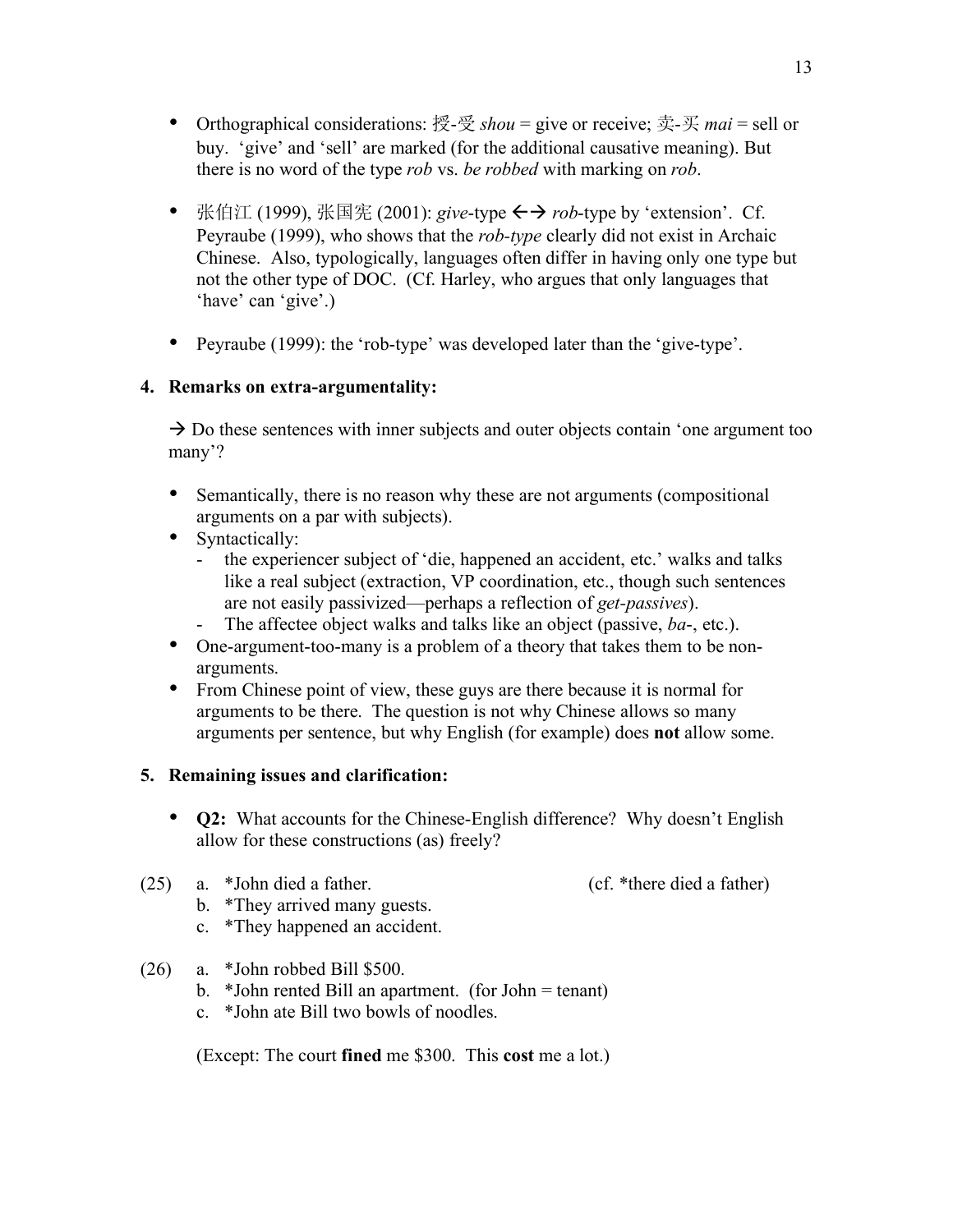- $\rightarrow$  Proposal: Two possibilities
- (27) The EPP (for the "transitive unaccusatives"): English clausal heads have [+EPP] features that require their specifiers to be lexically filled. But (Modern) Chinese TP does not have [+EPP] of this sort.
- (28) The loss of EPP from OC to MnC. Peyraube (2005) shows that directional unaccusatives in AC always had their subjects filled (by the Theme), but in late MC, it became possible to leave the Theme postverbally.
	- a. 孔子趋出、子路趋而出 (荀子) [OC] Kongzi qu chu, Zilu qu er chu. [from *Xunzi* =OC] Confucius hurried exited, Zilu hurried and exited.
	- b. 即便生出二甘蔗(佛本行集经) [隋] MC jibian sheng-chu er ganzhe [From *Fobenxing* = late MC] then emerge-out two sugarcane 'Thus emerged two sugarcanes.'
	- $\rightarrow$  In other words, obligatory NP-movement was lost. In PPT terms: loss of a feature that triggers the movement.
	- $\rightarrow$  A special case of the synthetic  $\rightarrow$  analytic change in the history
	- Because the unaccusative predicate does not assign Acc to its object, the expletive *There* [which signals the EPP requirement] helps form a Case chain (a la Safir 1982)]. Otherwise, the object would need to raise to occupy the subject position. In both cases, an Experiencer is excluded from the subject position. Instead, it must be realized as a PP (*An accident happened to them, John's father died on him*, etc.).
		- This assumes that the unaccusatives like *die, arrive, happen* do not assign Case even in the presence of an experiencer argument.
	- The possibility of (28b) and other similar intransitives in MnC shows that T is without [+EPP] and suggests that the object may be assigned/checked by an Inherent Case (such as Partitive Case, re. Belletii 1988). This leaves the subject position free for the Experiencer argument, which may then receive Nominative Case there.
- (29) The Case theory: The inherent Case parameter (descriptive): In Chinese all verbs are able to assign an Inherent Case (Dative or Partitive) in addition to any structural case they may or may not have. In English, only a closed class of verbs have Inherent Cases including the *give*-type verbs (and a few exceptions of other classes: *fine, cost*, etc.).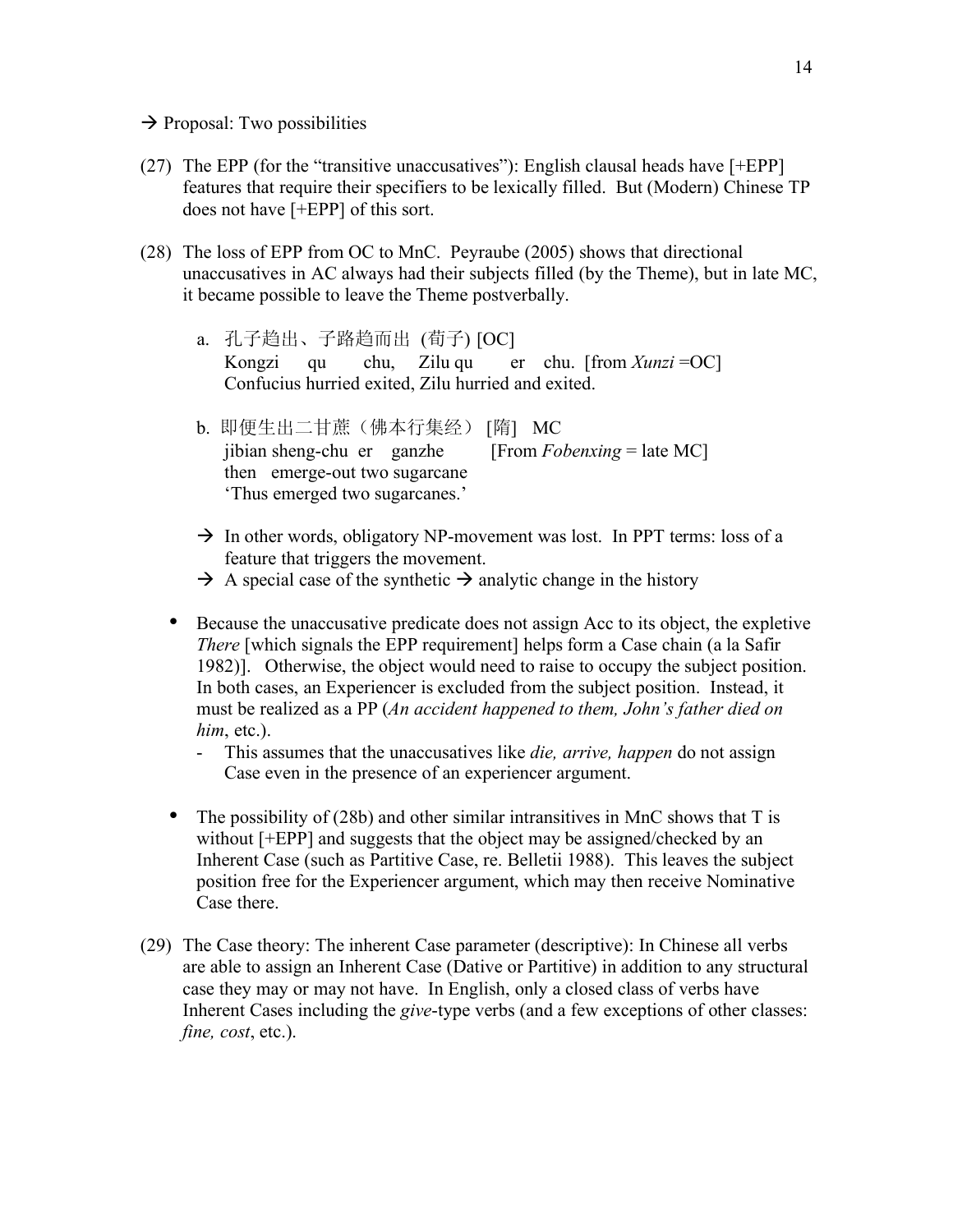- The loss of Inherent Case in Middle English (Roberts 2007 among others)<br>ME: How him-DAT the victory-NOM pleased [gelicade 'liked' in form] How him-DAT the victory-NOM pleased [gelicade 'liked' in form] 'How the victory had pleased [liked] him. [him = Dative]' MnE: How he liked the victory. [Nom, Acc]
- The availability of an inherent Case also makes possible the Affectee constructions. Since the Inherent Case is Dative, we predict that the Affectee argument is normally animate. An inanimate outer object is excluded from the DOC format, but must occur with *ba* (and carries Accusative).
- (30) a. \*张三剥了橘子皮。

\*Zhangsan bo-le zuji pi Zhangsan remove-Per orange peel-skin Zhangsan peeled the orange.

- b. \*李四踢了纸门一个洞。
	- \* Lisi ti-le zhimen yi-ge dong Lisi kick-Perf paper-door one-CL whole Zhangsan kicked a hole in the paper door.
- (31) a. 张三把橘子剥了皮。 Zhangsan ba juzi bo-le pi Zhangsan BA orange peel-Perf skin Zhangsan peeled the orange.
	- b. 李四把纸门踢了一个洞。 Lisi ba zhimen ti-le yi-ge dong Lisi BA paper-door kick-Perf one-CL whole Zhangsan kicked a hole in the paper door.

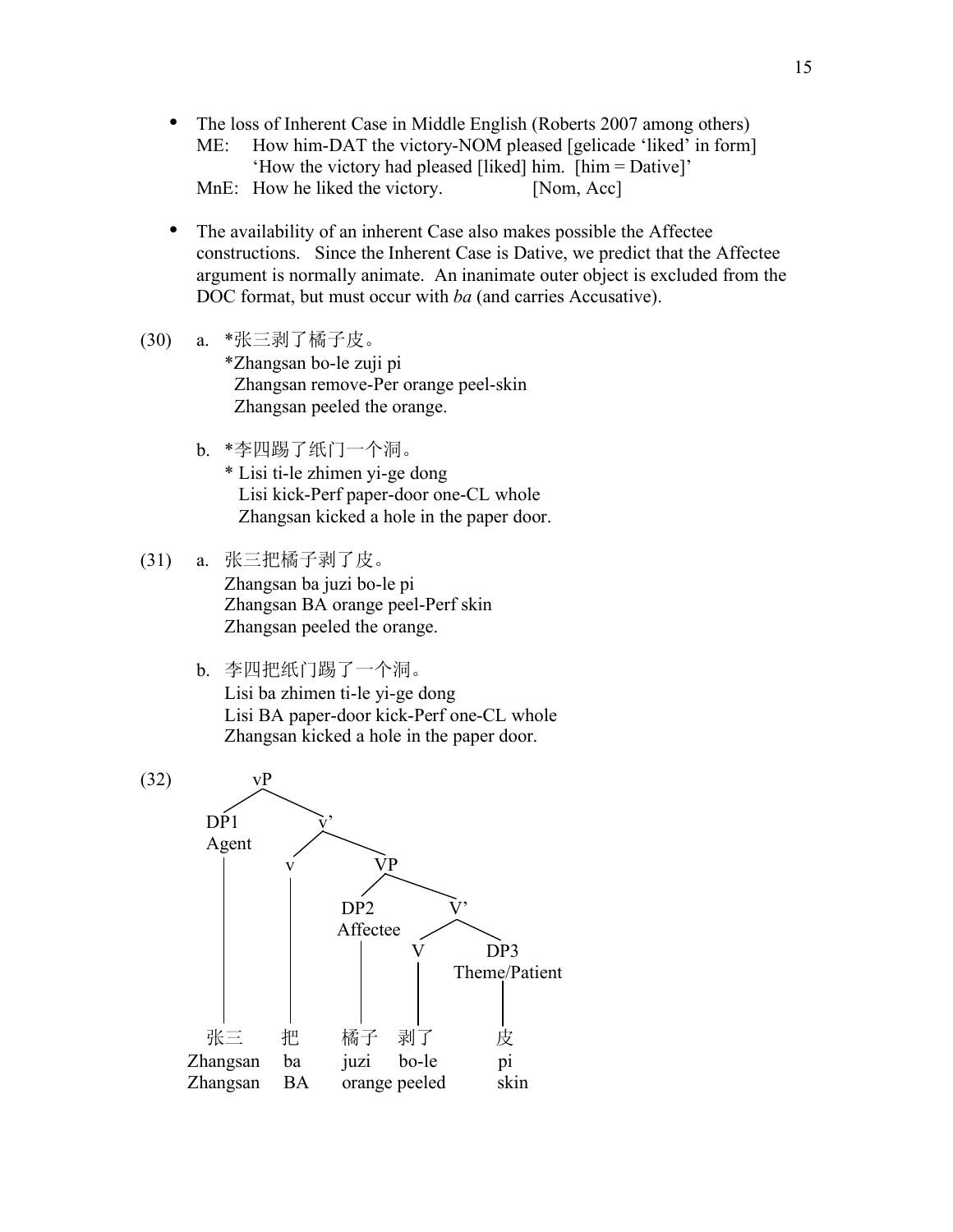- *ba* is the overt form of the light verb DO-TO or AFFECT.
- $\rightarrow$  Examples from German (Hole 2005 and Clemens Mayr, p.c.):
- (33) a. Die Ärztin hat Paula zweimal Blut abgenommen. The doctor has Paul twice blood taken 医生抽了保罗两次血。
	- b. Er hat mir zweihundert Euro gestohlen. He has me 200 Euro stolen 他偷了我两百块钱。
- (34) a. Ihnen ist ein Unfall passiert. Them(dat) is an accident happened An accident has happened to them.
	- b. Ein Unfall ist (ihnen) passiert. An accident is (them-dat) happened An accident has happened to them.
	- c. Es ist ein Unfall passiert. There is an accident happened There has happened an accident.
- (35) a. Dem Hans is der Vater verstorben. The-Dat Hans is the-Nom father passed-away 'To Hans has died the father.'
	- b. Den Hans ist ein Auge erblindet. the-Dat Hans is an-Nom eye blinded 'To Hans has blinded an eye.'
- (36) Some questions:
	- a. Ihnen ist ein Unfall passiert, and got home very late. ??
	- b. Ihnen ist ein Unfall passiert, and smashed the new Toyota. ??
	- c. Den Hans ist wieder ein Auge erblindet, und kann jetzt nichts sehen. ??
	- d. 他们发生了一件车祸,很晚才回到家。
	- e. 他们发生了一件车祸,把刚买的新车给撞坏了。

**Q1**: Why not "John came me a bowl of noodles" in Chinese meaning "John brought me a bowl of noodles"? Why not "They happened me an accident" meaning "They caused me to have an accident"?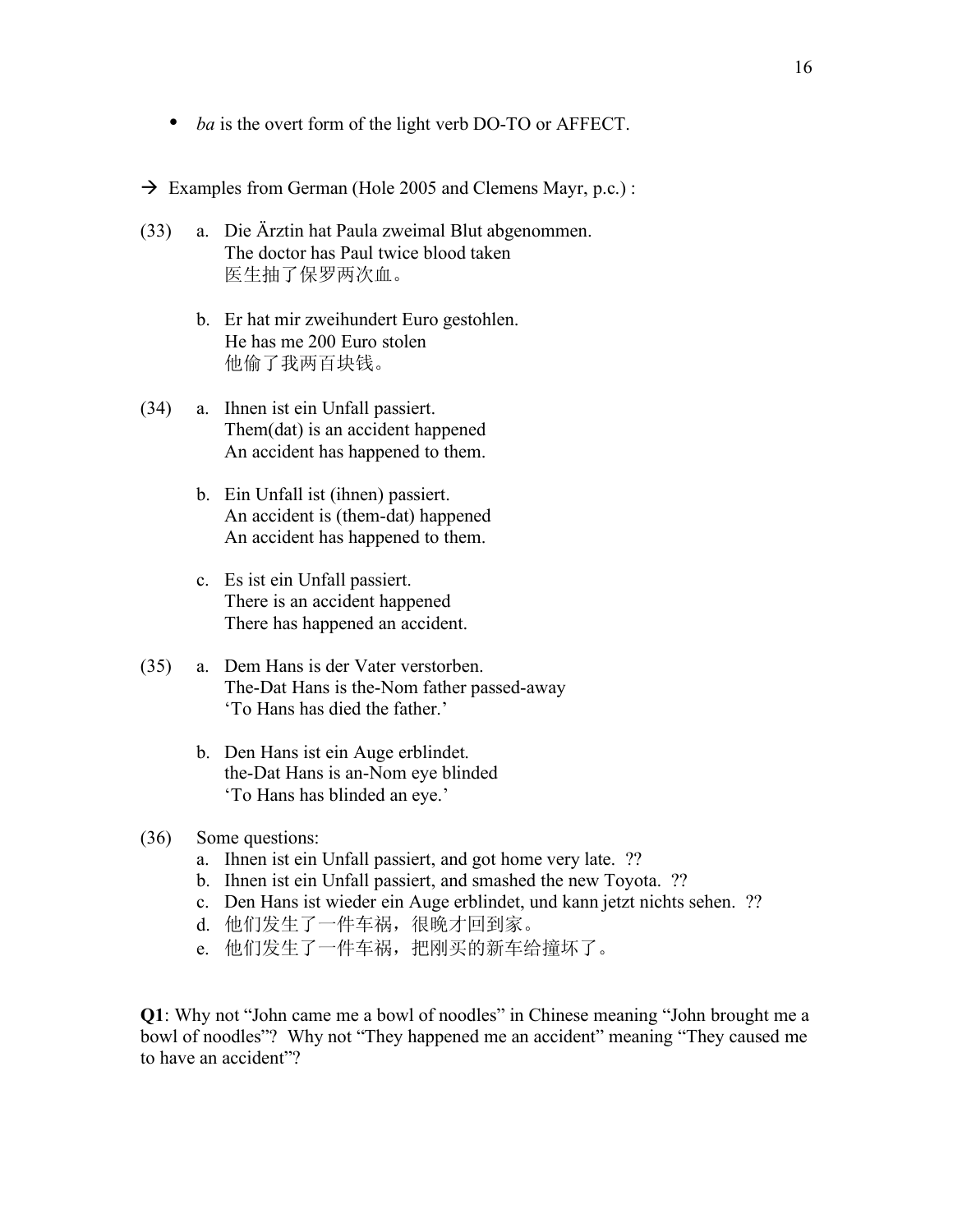- The *give*-type is strictly limited to sentences instantiating the CAUSE-BE-WITH event structure template. (In English as in Chinese)
- Chinese *give*-type verbs are extremely limited, except for a few, most other verbs that are used as *give*-type verbs in English (*bring, mail, cook, buy, throw,* etc.) would be rendered *bring-gei, mail-gei, cook-gei, buy-gei, throw-gei*, etc. Lexical analyticity of Chinese (compared to English). In other words, the meaning of *give* is already 'conflated' into *bring, cook, buy, mail* in English but not in Chinese.
- This is parallel to the English-Chinese difference w.r.t. 'coercion': *They began the book*; *He is a fast typist*, etc. (Lin and Liu 2005).

### **Summary:**

- Two proto-event types with 1-, 2-, 3- yield 6 syntactic frames each of which is realized in Chinese—no extra-argumentality.
- The Chinese-English differences may be reduced to 3 parametric differences: (a) EPP, (b) Inherent Case, (c) lexical simplicity (non-conflation).
- (a) and (c) are special cases of the more general macro-parametric difference: the relative position on the analytic-parametric continuum.

#### **References**

Burzio, Luigi. 1986. Italian syntax. Dordrecht: Kluwer.

- Chappell, Hilary. 1999. The double unaccusative construction in Sinitic languages, in Doris L. Payne and Immanuel Barshi (eds.), External possession, pp. 195-228. Amsterdam: John Benjamins.
- Chappell, Hilary, Alain Peyraube and Yunji Wu. 2007. The grammaticalization pathway of the lexeme 跟 [kai55] in the Waxiang language of western Hunan. Paper presented at IACL-15, Columbia University.
- Cheng, Lisa, James Huang, Audrey and Jane Tang. 1999. Hoo, hoo, hoo: syntax of the causative, dative, and passive constructions in Taiwanese. In Contemporary Studies on the Min Dialects, Journal of Chinese Linguistics Monograph 14. Ed. Pang-Hsin Ting, 146-203.
- Cheng, Lisa L.-S. [郑礼珊] and C.-T. James Huang (1995) On the argument structure of resultative compounds, in Mathew Chen and Ovid Tzeng (eds.) In honor of William Wang. Pp. 187-221. Taipei: the Pyramid Press.
- Cheng, Lisa L.-S. [郑礼珊], C.-T. James Huang [黄正德], Audrey Li [李艳惠], and Jane Tang [汤志真] (1999) "Hoo, hoo, hoo: syntax of the causative, dative, and passive constructions in Taiwanese, " in Pang-Hsin Ting (ed.), Contemporary Studies on the Min Dialects, Journal of Chinese Linguistics Monograph 14, pp. 146-203., 1999.
- Chomsky, Noam (1995) The Minimalist Program. Cambridge, MA: the MIT Press.
- Dowty, David (1979) Word meaning and Montague grammar. Dordrecht: Kluwer.
- Guéron, Jacqueline. 1995. "On HAVE and BE". In Proceedings of the NELS, University of PA: GLSA, University of Massachusetts at Amherst.
- Hale, Kenneth and S. Jay Keyser. 2002. Prolegomenon to a theory of argument structure. Cambridge, MA: The MIT Press.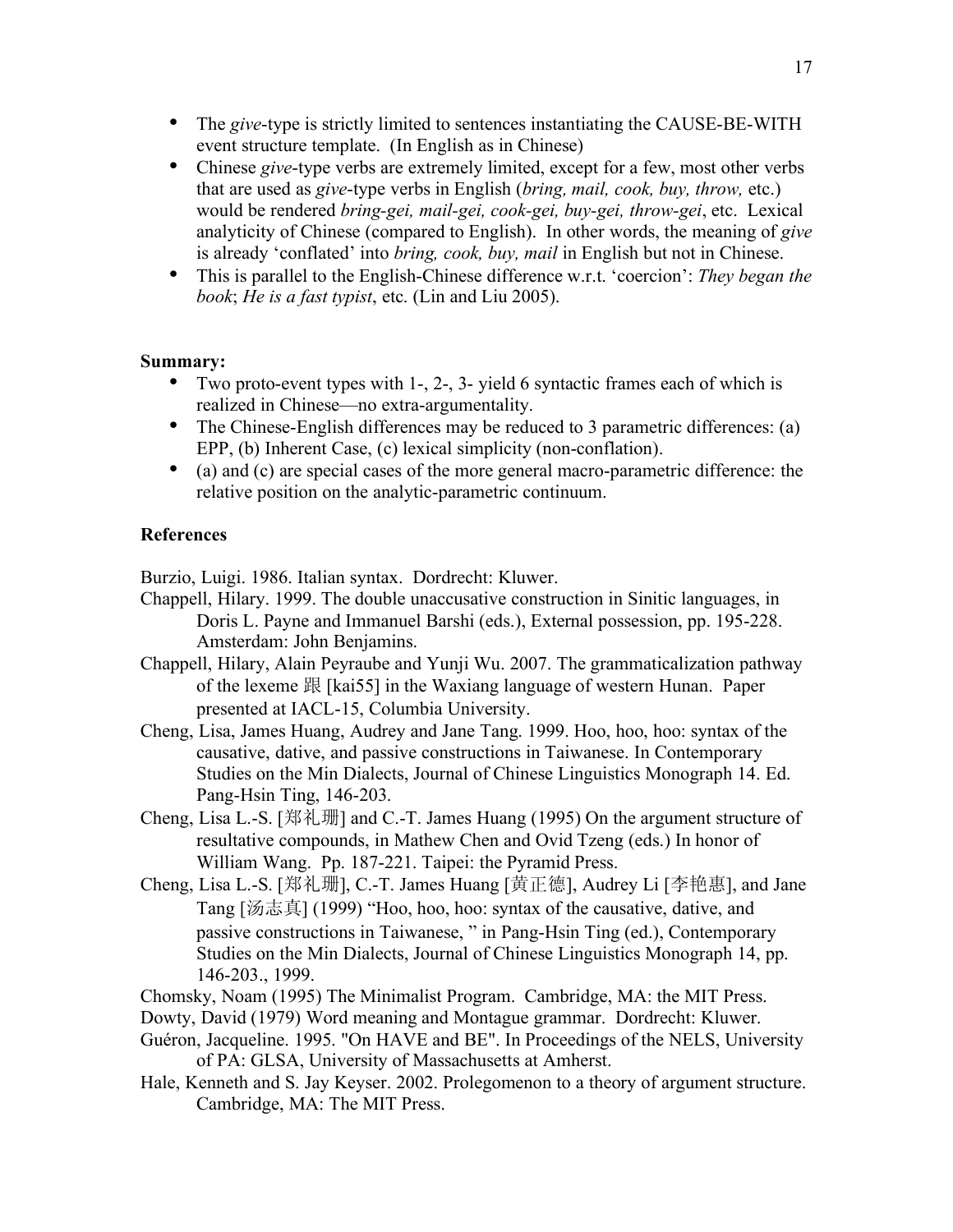- Hale, Kenneth and S. Jay Keyser. 2005. In The Syntax of Aspect: Deriving Thematic and Aspectual Interpretation. Oxford Studies in Theoretical Linguistics. Ed. Nomi Erteschik-Shir and Tova Rapoport, 1-41. Oxford: Oxford University Press.
- Hale, Kenneth and S. Jay Keyser (1993) On argument structure and lexical expression of syntactic rel+ations, in K. Hale and S. J. Keyser (eds.) The view from building 20, pp. 53-110. Cambridge, MA: the MIT Press.
- Harley, Heidi (2003) Possession and the double object construction, Linguistic Variation Yearbook 2, 31-70.
- Hole, Daniel (2005) Extra argumentality a binding account of "possessor raising" in German, English and Mandarin. In *Possessives and beyond: semantics and syntax.* Ed. Ji-yung Kim, Y. Lander and B. Partee, 365-386. Amherst, MA: GLSA Publication.
- Huang, C.-T. James [黄正德] (1988) Wo pao de kuai and Chinese phrase structure, Language 64: 274-311.
- Huang, C.-T. James [黄正德] (1997) On lexical structure and syntactic projection, Chinese Languages and Linguistics 3: 45-89.
- Huang, C.-T. James [黄正德] (2006) Resultatives and unaccusatives: a parametric view, Chuugoku Gogaku: Bulletin of the Chinese Linguistic Society of Japan [日本中 国语学会集刊] 253: 44-91.
- Kayne, Richard. 1993. Towards a modular theory of auxiliary selection. CUNY, Ms.
- Larson, Richard K. 1988. "On the double object construction." Linguistic Inquiry 19(3): 335-391.
- Larson, Richard K. 1990. "Double objects revisited: reply to Jackendoff." Linguistic Inquiry 21(4): 589-632.
- Larson, Richard (1988) On the double object construction, Linguistic Inquiry 19: 335- 391.
- Levin, Beth and M. Rappaport Hovav (2005) Argument realization. Cambridge, UK: Cambridge University Press.
- Li, Y.-H. Audrey [李艳惠] (1985) Abstract Case in Chinese. Doctoral dissertation, University of Southern California.
- Li, Y.-H. Audrey [李艳惠](1990) Order and constituency in Mandarin Chinese. Dordrecht: Kluwer Academic Publishers.
- Lin, T.-H. Jonah [林宗宏] (2001) Light verb syntax and the theory of phrase structure. Doctoral dissertation, University of California, Irvine.
- Liu, Feng-Hsi [刘凤樨] (2006) Dative constructions in Chinese, Language and Linguistics 7: 863-904.
- Liu, Jian and Alain Peyraube. 1994. History of some coordinative conjunctions in Chinese . Journal of Chinese Linguistics 22.2.
- Massam, Diane. 2001. Pseudo noun incorporation in Niuean. *Natural Language and Linguistic Theory* 19: 153-197.
- McCawley, James D. (1969) Lexical insertion in a transformational grammar without deep structure, CLS 4: 71-80.
- Mei, Tsulin. 2005.
- Mei, Kuang [梅广] (1972) Studies in the transformational grammar of Modern Standard Chinese. Doctoral dissertation, Harvard University.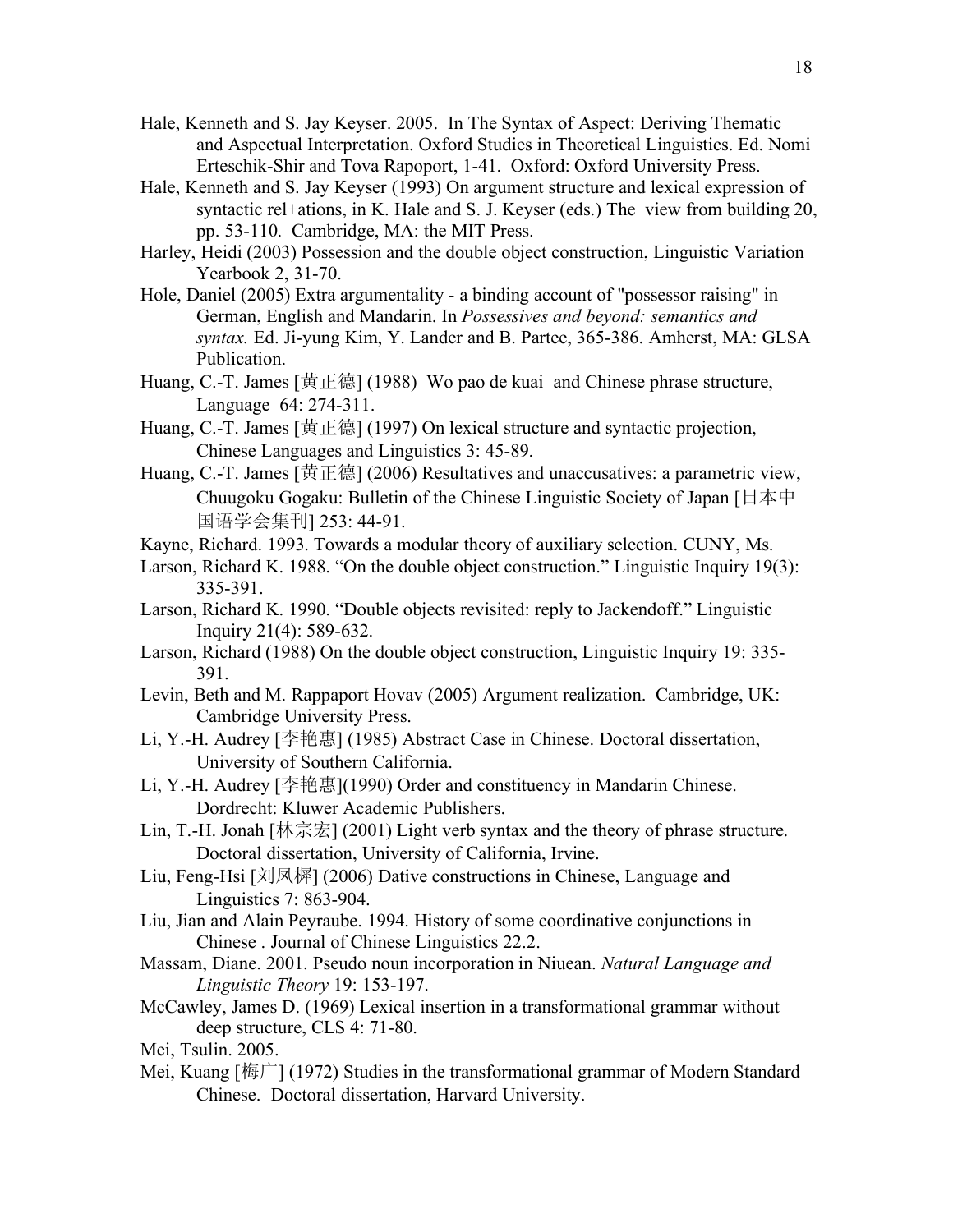- Oehrle, Richard T. (1976). The grammatical status of the English dative alternation. Ph.D., Massachusetts Institute of Technology, Cambridge
- Perlmutter, David (1978) Impersonal passives and the unaccusative hypothesis, Proceedings of BLS 4: 157-189.
- Peyraube, Alain. 1996. Recent issues in Chinese historical syntax. In New horizons in Chinese linguistics, ed. by C.-T. James Huang and Y.-H. Audrey Li, 161-213. Dordrecht: Kluwer.
- Peyraube, Alain. 1999. The "verb+zhi+noun" structure in Classical Chinese. Chinese Languages and Linguistics 5: 613.
- Peyraube, Alain. 2005. LSA lecture on the history of directional complements.
- Pesetsky, David. 1995. Zero Syntax: Experiencers and Cascades. Cambridge, MA: The MIT Press.
- Rizzi, Luigi (1990) Relativized minimality. Cambridge, MA: the MIT Press.
- Sybesma, Rint (1992) Causatives and accomplishments: the case for Chinese ba. Doctoral dissertation, Leiden University.
- Sybesma, Rint (1999) The Mandarin VP. Dordrecht: Kluwer Academic Publishers.
- Thompson, Sandra A. (1973) On transitivity and the ba construction in Mandarin Chinese, Journal of Chinese Linguistics 1:208-221.
- Washio, Ryuichi (2006) Unaccusativity and East Asian languages: issues and prospects. Chuugoku Gogaku: Bulletin of the Chinese Linguistic Society of Japan [日本中 国语学会集刊] 253: 44-91.
- Yue, Anne [余蔼芹] (1971) Mandarin syntactic structures, Chilin 8, Princeton University..
- Zhang, Niina N.  $[\nexists \forall \hat{\tau}]$  (1998) Argument interpretations in the ditransitive construction, Nordic Journal of Linguistics 21: 179-209.
- 蔡维天 2005 谈汉语的蒙受结构,手稿,新竹清华大学语言学研究所。
- 邓思颖 2003 《汉语方言语法的参数理论》, 北京: 北京大学出版社。
- 邓思颖 2004 作格化和汉语被动句。《中国语文》301.4: 291-301。
- 冯胜利 2005 轻动词移位与古今汉语的动宾关系,《语言科学》4: 3-16。[另 载于《汉语韵律句法研究》页 312-342。, 北京大学出版社, 2005。]
- 顾 阳 1999 双宾语结构, 徐烈炯主编《共性与个性:汉语语言学中的争论》。
- 韩景泉 2000 领有名词提升移位与格理论,《现代外语》3: 261-272。
- 黄正德 1989 中文的两种及物动词和两种不及物动词,《世界华文教学会议论 文集》,页 39-59。
- 黄正德 2005 '他的老師當得好', 《 呂叔湘先生百歲誕辰紀念會議論文集 》, 中 國社會科學院 [待刊]。
- 吕叔湘 1987 说"胜"和"败",《中国语文》1:1-5。
- 陆俭明 2002 再談 "吃了他三個蘋果" 一類結構的性質,《中國語文》289.4: 317-325。
- 梅祖鳞 1991 从汉代的"动、杀"、"动、死"来看动补结构的发展, 《语言学论 丛》第十六辑。[另载于《梅祖鳞语言学论文集》页 222-246。 北京:商务印书馆,2005。]